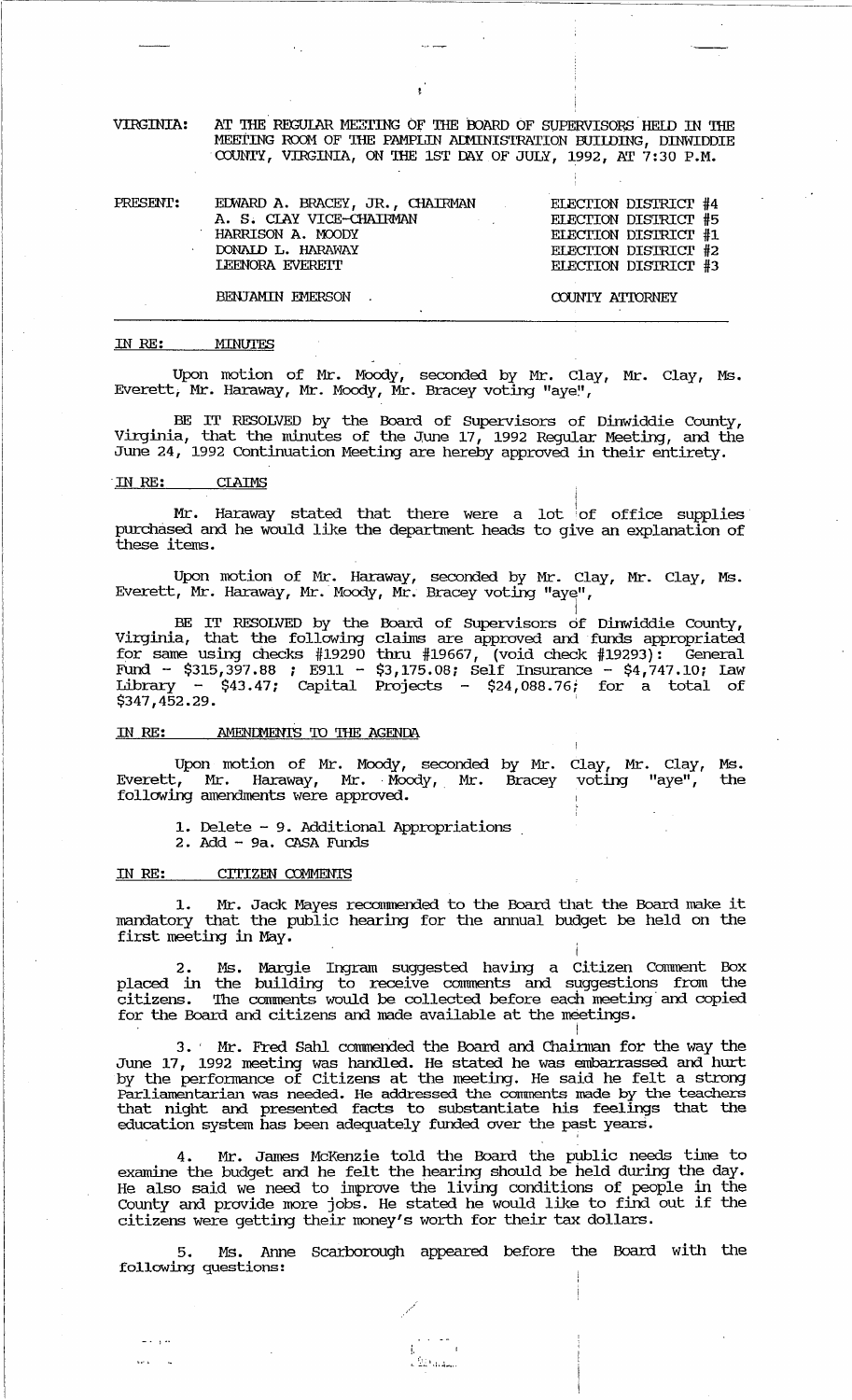$\label{eq:2.1} \frac{1}{\sqrt{2}}\int_{\mathbb{R}^3}\frac{1}{\sqrt{2}}\left(\frac{1}{\sqrt{2}}\right)^2\frac{1}{\sqrt{2}}\left(\frac{1}{\sqrt{2}}\right)^2\frac{1}{\sqrt{2}}\left(\frac{1}{\sqrt{2}}\right)^2.$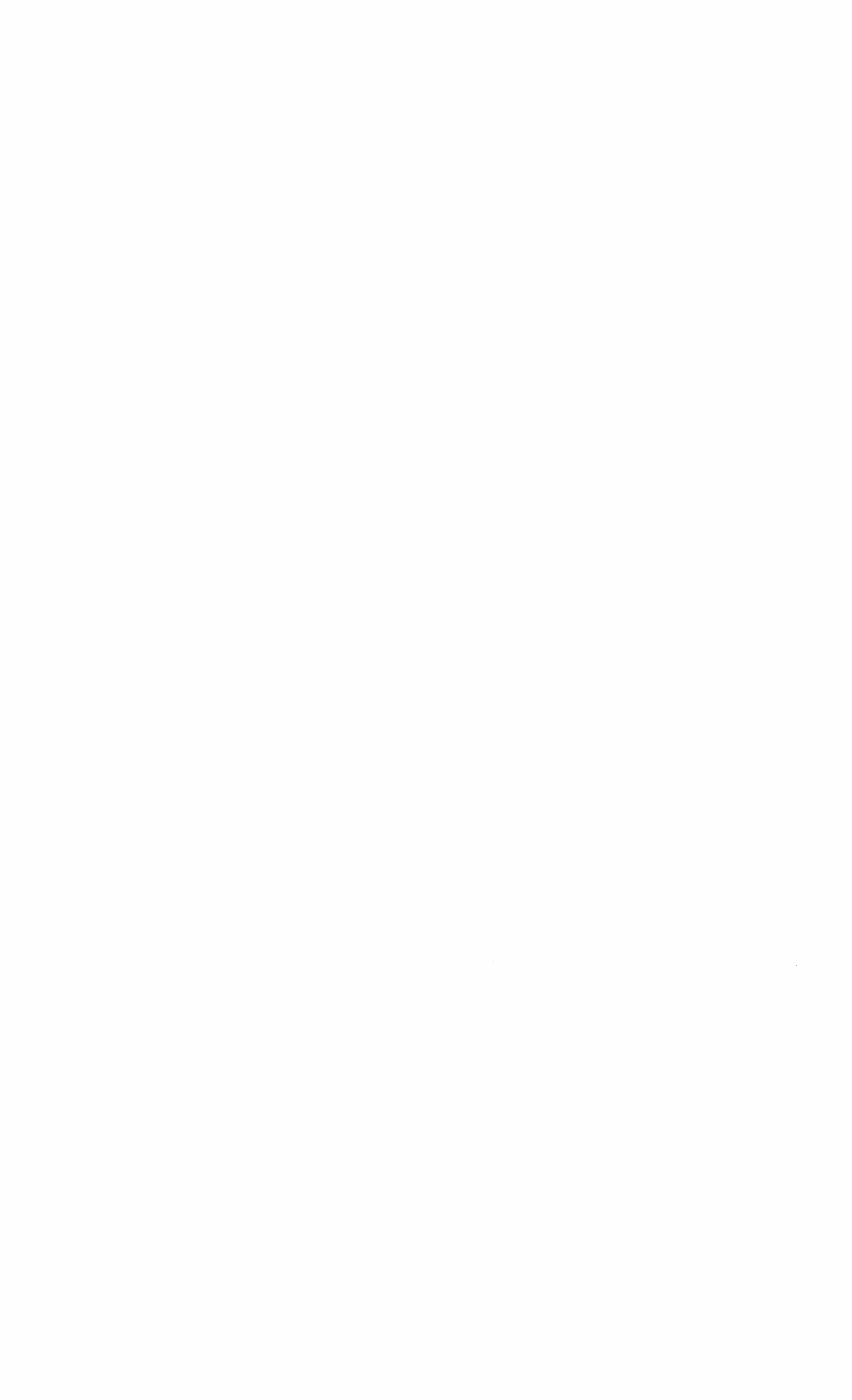- a. outstanding Water Authority loan.
- b. . Concern for growth in County and asking entire County to provide for services for one end. '

 $\Box$ 

- c. Rental of property adjoining Ingram Book Company for farming.<br>d. Old Hickory request for Assistance from Sussex.
- d. Old Hickory request for Assistance from SUssex.
- e. Monthly report on construction of animal shelter.<br>f. Meals Tax Resolution and the appropriation of fun f. Meals Tax Resolution and the appropriation of funds to education; she felt some funds should have been appropriated
	- to capital needs.
- g. Requested more time to examine budget.

6. Mr. Jack Mayes asked if the state was mandating the replacement of the Middle School? The Chairman directed Mr. Mayes to discuss this with the SUperintendent and advised Mr. Mayes that the report from the state was not mandatory.

# IN RE: PUBLIC HEARING -- P-92-1 -- JOHN P. HOWERION

This being the time and place as advertised in the Progress-Index Newspaper on June 17, 1992, and June 24, 1992, for the Board of Supervisors to conduct a Public Hearing to consider a request by Mr. John B. Howerton for the rezoning of Tax Parcel 45-10A.

Mr. Leonard Ponder, Director of Planning, told the Board that Mr. John B. Howerton has applied for a rezoning of Tax Parcel 45-10A from A-2 to B-2. Mr. Howerton currently operates a convenience store on the 1.27 acre parcel located at the intersection of Turkey Egg Road and Boydton Plank Road approximately one half mile north of Dinwiddie Middle School.

This rezoning is a relatively straightforward matter as the property is and has been used commercially for many years. The placement of the store at the intersection of the aforementioned roads also demands a commercial zoning.

This rezoning would also address any future expansion and building improvement needs Mr. Howerton might have because side and rear setbacks Improvement needs in . However, might have because share and fear seconds to expand the building because of excessive setbacks in the A-2 zoning district. .,~,

The Planning Commission voted unanimously at its May meeting to approve the rezoning. staff also recommends approval.

#### No one spoke for or against the rezoning request.

Upon motion of Mr. Moody, seconded by. Mr. Clay, Mr. Clay, Ms. Everett, Mr. Haraway, Mr. Moody, Mr. Bracey voting "aye",

BE IT ORDAINED by the Board of SUpervisors of Dinwiddie County, Virginia, that land parcel 45-10A of the Dinwiddie County Zoning Maps, located on U.S. Route 1 at the intersection of Turkey Egg Road and Boydton Plank Road approximately one half mile north of Dinwiddie Middle School, is amended by changing the district classification from Agricultural, General, District A-2 to Business, General, District B-2. In all other respects, said zoning ordinance is hereby reordained.

#### IN RE: TRI-CITIES WORKCAMP

Ms. Connie Romain, representing the Tr-Cities Workcamp, appeared before the Board to infonn them of their goals for this year. She said seven homes in Dinwiddie County have been targeted for repairs. She thanked the Department of Social services for their assistance. The workcampers will be staying at AME Zion Church and lunch is needed.

Ms. Everett commended Ms. Romain.

#### IN *RE:* CASA -- FISCAL AGENT

Ms. Dotti Mills and Mr. Michael Traylor advised the Board that a Court-Appointed Special Advocate program has been approved for Dinwiddie county and the City of Petersburg. This program is to help children who are victims of abuse and neglect whose home placement is being detennined in juvenile court. The request from the Treasurer is that he be allowed to act as fiscal agent to receive and disburse funds received from private

 $\mathbf{I}$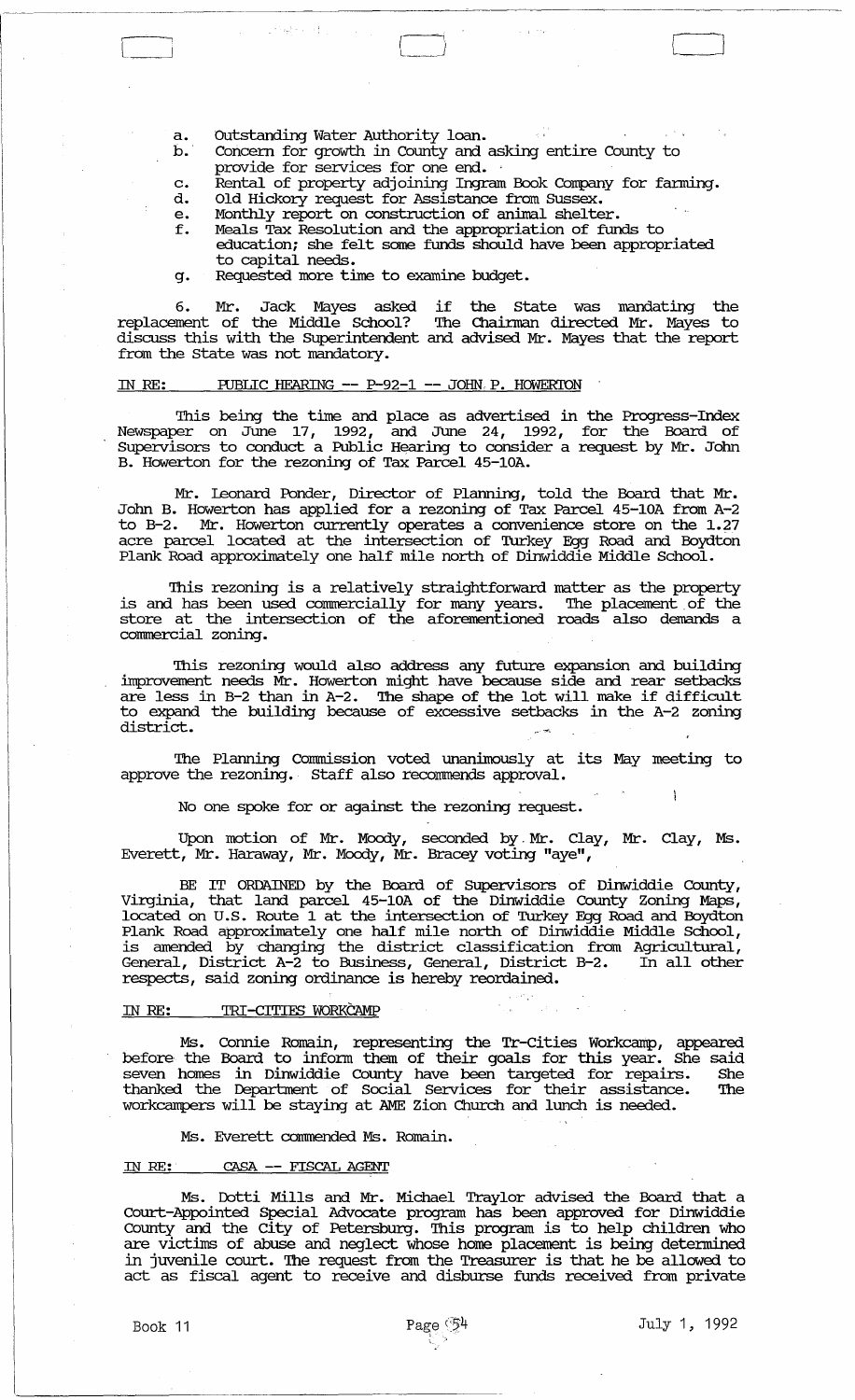foundations, corporations, and individuals until CASA can obtain their nonprofit status from the Internal Revenue Service. This process may take up to six to nine months.

'!he Assistant Administrator stated she had briefly spoken with the Treasurer and felt it should be discussed further before she could make a recommendation. No action was taken pending further information.

### IN RE: MOTOROIA FOUTPMENT -- E-911 SYSTEM

Mr. John Clarke, Planning Technician, told the Board in order to install the phone sets and Automatic Iocation Identification (ALI) monitors included in the E-911 system, the current Motorola console set must be modified and upgraded by adding additional panel space and writing/work surfaces. '!he original cost of these modifications was \$15,271.00; (\$11,771.00 equipment and \$3,500.00 installation). *By* removing several components which can be manufactured by a local cabinet shop, the total cost for the console equipment to be provided by Motorola has been reduced to \$10,208.00, a savings of \$5,063.00. Some of the savings, of course, will be used to build the tables to be inserted into the console configuration.

The console equipment was not included in the bid because only Motorola supplied these items. Mr. Clarke requested the Board approve the console purchase in the amount of \$10,208.00, which includes all costs in relocating the console to the new room.

Upon motion of Mr. Clay, seconded by Ms. Everett, Mr. Clay, Ms. Everett, Mr. Haraway, Mr. Moody, Mr. Bracey, voting "aye", authorization was approved for the console purchase in the amount of \$10,208.00, which includes all costs in relocating the console to the new room.

## IN RE: STONY SPRINGS SUBDIVISION CLEAN-UP

The Chairman stated that the following action has been taken:

1. Landowners have been contacted as authorized by the public nuisance ordinance in the County Code.

2. The Health Department has been contacted about the problems with some of the septic systems.

3. VDOT has been contacted to clean the ditches.

4. The owners of four homes that have been abandoned have been contacted according to the COunty Code.

5. Grass cutting - the County must wait 30 days from the date of sending a letter to the owner before anything can be done.

## IN RE: COUNTY ADMINISTRATOR COMMENTS

1. The VIGMA outstanding Assistant Award was presented to our Assistant County Administrator, Ms. Wendy S. Weber, in Recognition of Distinguished Service and outstanding Achievement.

2. VDOT sent a letter regarding speed checks on the following roads:

a. Rt. 646 - Glebe Road - 45 MPH speed limit - Mt. Calvary Church.

b. Rt. 619 - sparse accidents - no change recommended.

c. Rt. 226- Western Heights Church to Rt. 460 - no change recommended.

The Chairman expressed concern about Rt. 619 due to the closeness of homes to the highway and the children.

3. The Appomattox Regional Library submitted a report.

4. Wells in McKenney - OCWA will drill one more well; two previous drillings were unsuccessful.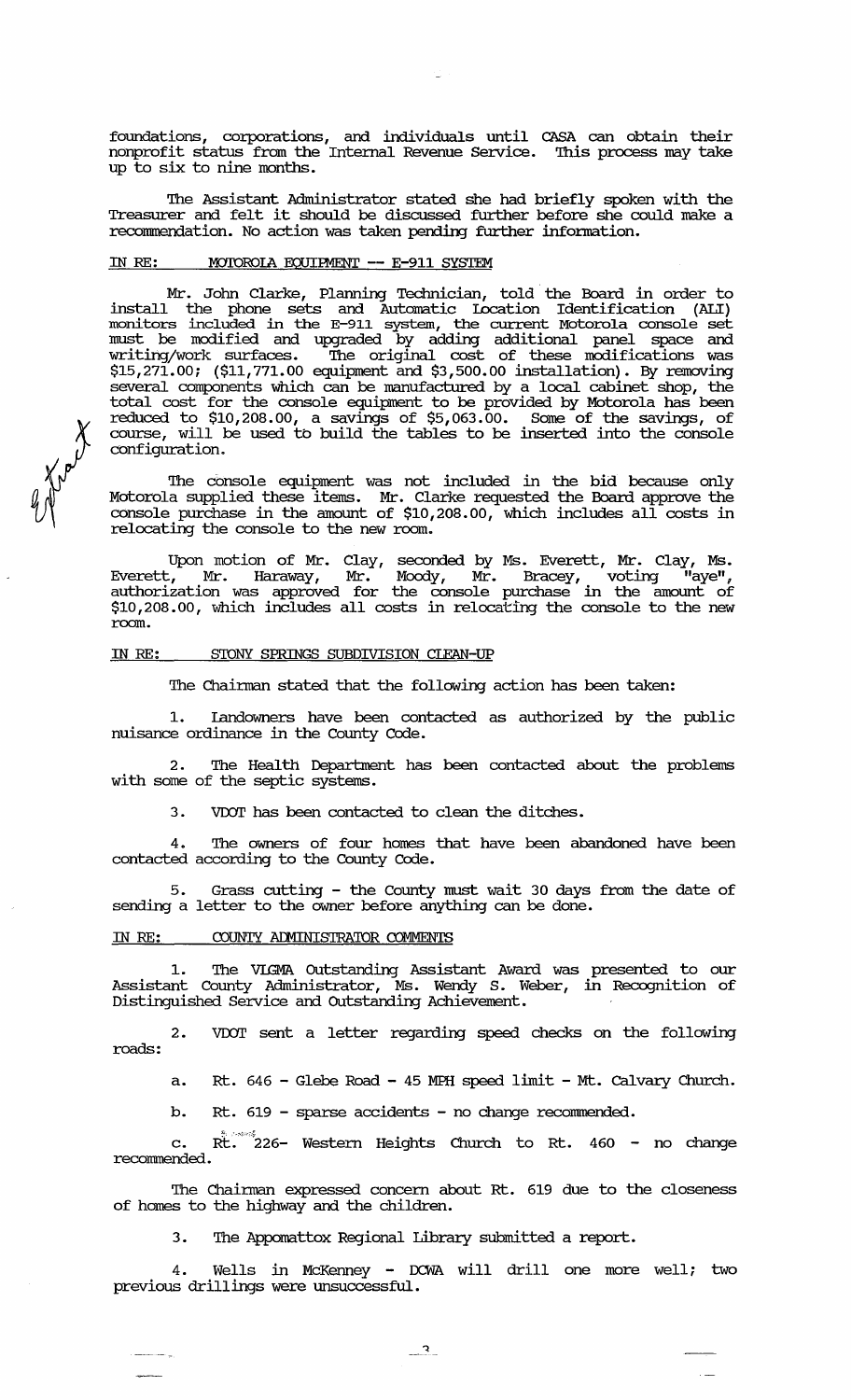5. Ms. Debbie Marston, Conunissioner of Revenue, requested authorization, for her and her assistant, to attend the Connnissioner of Revenue seminar in' Charlottesville, virginia, for three days.

经正式第二次费

 $\tilde{\chi}_{\rm S, \infty}$  :

 $\label{eq:2} \begin{array}{c} \mathbb{E}[\mathcal{E}_{\text{max}}] \\ \mathbb{E}[\mathcal{E}_{\text{max}}] \end{array}$ 

- 41

 $\mathcal{O}_{2}$  .

Upon motion of Mr. Haraway, seconded by Ms. Everett, Mr. Clay, Ms. Everett, Mr. Haraway, Mr. Moody, voting "aye", Mr. Bracey, voting "nay", authorization was approved for the Conunissioner of Revenue and her Assistant to attend the Connnissioner of Revenue seminar in Charlottesville, Virginia at a cost not to exceed \$700.00.

6. The Building Inspector has talked with the Sheriff's Department and they have worked together to have the vehicles cleaned by inmates in exchange for the Sheriff's Department use of a truck to pick up confiscated items.

The Board felt it is a good arrangement as long as the use is monitored.

### IN RE: BOARD MEMBER COMMENTS

1. Mr. Haraway said in the future he would support increases for teachers. The tax increase is 22% larger but the average over six years is less than 4% per year. '!he Board has kept the taxes down and sacrificed Capital expenditures; now we have to pay for what we haven't paid for in the last six years. We need to be competitive.

Mr. Clay responded to Mr. Haraway's comments by stating the County did issue bonds but the bonds were not used by the School Board for what they were intended and the School Board has to accept some of the blame. Liey were interfact and the School Doard has to accept some of the brane.<br>It isn't all the fault of the Board. He added Mecklenburg pays their teachers comparable to Dinwiddie with a 33 cent tax rate. Why does Dinwiddie have to have a 74 cent tax rate.

2. Ms. Everett said the \$250,000 contribution to DCWA needs to be resolved. She said the Water Authority thought it was the County's match to get the grant from FHA.

Mr. Bracey stated he hoped it was going to be resolved.

Mr. Haraway said if OCWA cannot repay the loan we should write it off. If the Authority has the money, they should pay.

Mr. Clay stated that the OCWA was working on it. He said maybe a meeting could be set up.

Mr. Moody responded he was not sure of the history, but if they borrowed it then the loan should be repaid.

3. Mr. Moody said he had a letter from Jack lane and according to the Commissioner of Revenue, he did qualify for tax relief for the elderly.

Ms. Marston stated she intended to present an amendment to increase limits for the elderly and disabled for tax year 1993. She said the county could adopt an' ordinance to provide tax relief for personal property also for one vehicle.

4. Mr. Clay asked if all the volunteers had signed up for their relief? If they didn't sign up, then they shouldn't be allowed to get it. '!he Commissioner needs to get something in writing from the Board as a policy.

5. The Chairman stated he had distributed a letter from Mr. '!homas VanPelt that they could act on or consider as they desired. '!he Chainnan suggested the Board get together with the General District Court Judge to solicit his help in code enforcement. He instructed the County Administrator to set up a meeting with the General District Judges, Connnonwealth Attorney, law Enforcement Officers and Board Members to discuss the problem. Mr. Clay and Mr. Bracey volunteered to meet with them.

#### IN RE: EXECUTIVE SESSION

Upon motion of Mr. Moody, seconded by Mr. Clay, Mr. Clay, Ms. <u>IN RE: EXECUTIVE SESSION</u><br>Upon motion of Mr. Moody, seconded by Mr. Clay, Mr. Clay, Ms.<br>Everett, Mr. Haraway, Mr. Moody, Mr. Bracey, voting "aye", pursuant to the